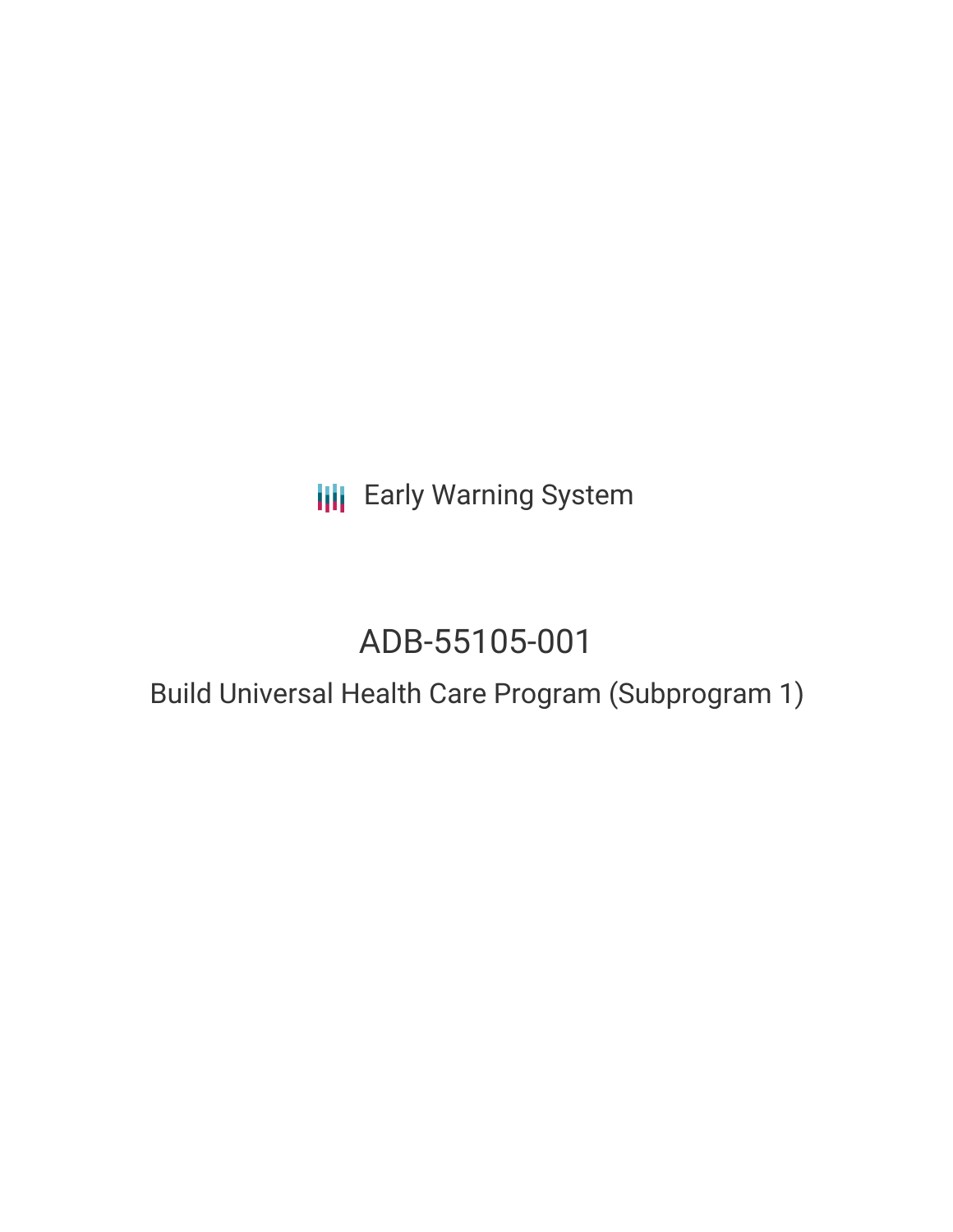

## **Quick Facts**

| Philippines                                 |
|---------------------------------------------|
| Nationwide                                  |
| Asian Development Bank (ADB)                |
| Active                                      |
| С                                           |
| 2021-11-19                                  |
| Republic of the Philippines                 |
| Education and Health, Technical Cooperation |
| \$600.00 million                            |
| \$602.00 million                            |
|                                             |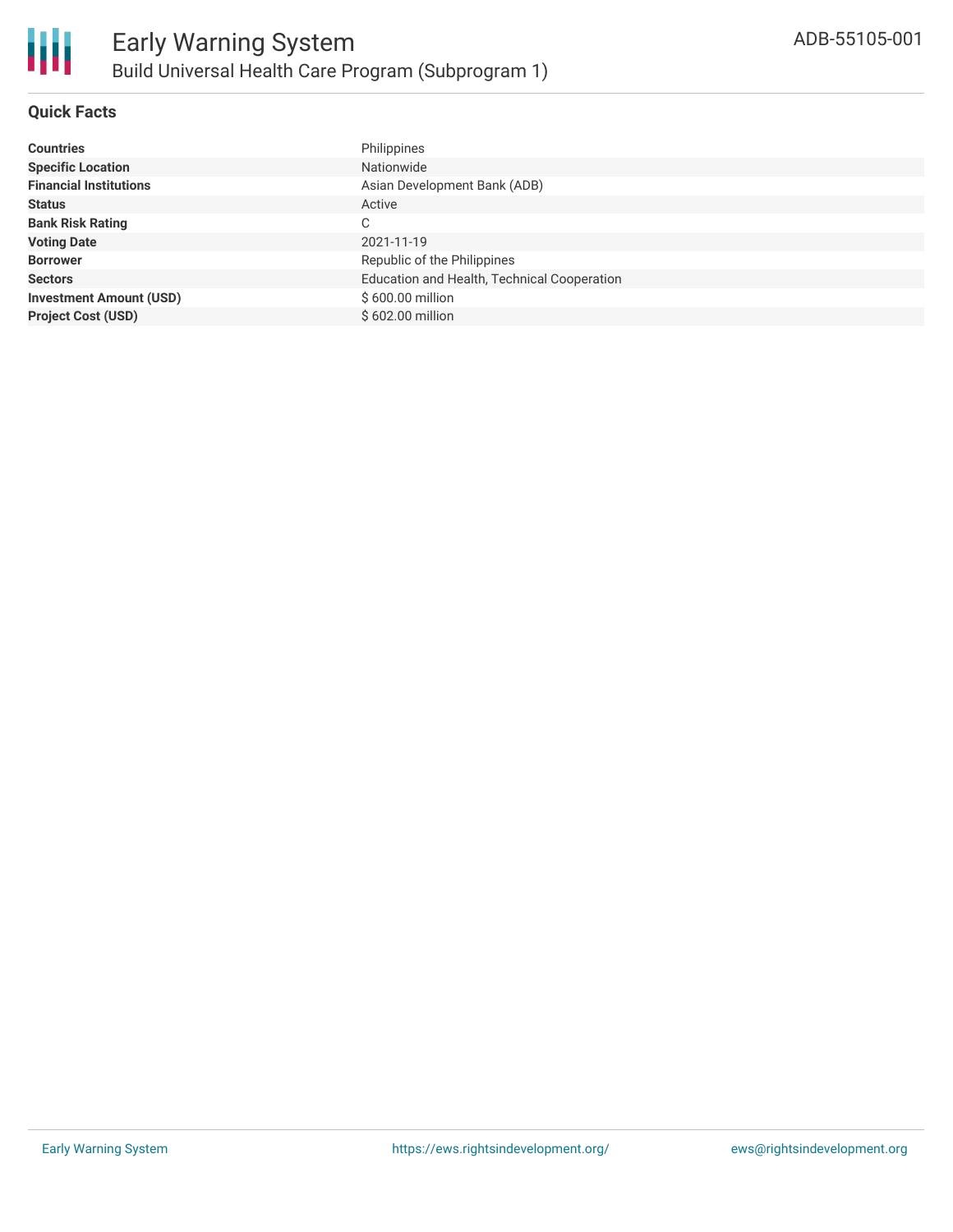

# **Project Description**

According to bank's website, "the program loan will support the Philippines implement the law and achieve universal health coverage". "The Government of the Philippines enacted the Universal Health Care (UHC) Act on 20 February 2019 to ensure equitable access to quality health services for all Filipinos with financial protection. The UHC Act envisioned the implementation of a series of reforms over at least 6 years and the proposed program will support the implementation of these health financing, service delivery, and performance monitoring reforms needed to achieve UHC. It is consistent with the Philippine Development Plan, 2017-2022; the country partnership strategy, 2018-2023 of the Asian Development Bank (ADB); and ADB's Strategy 2030. The programmatic approach will provide long-term support to improve the sequencing and implementation of UHC policy reforms and harmonize national and local-level reforms".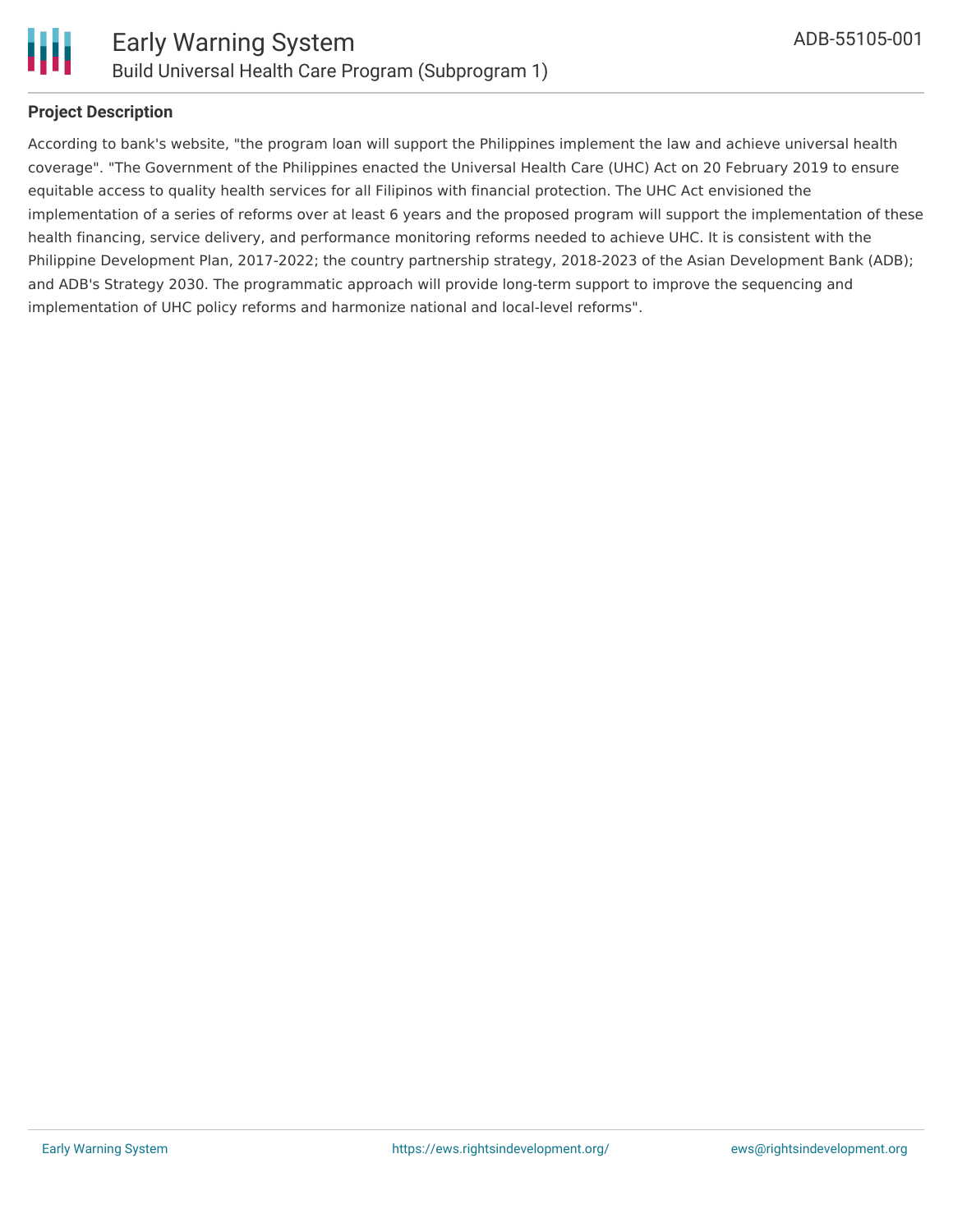

## **Investment Description**

Asian Development Bank (ADB)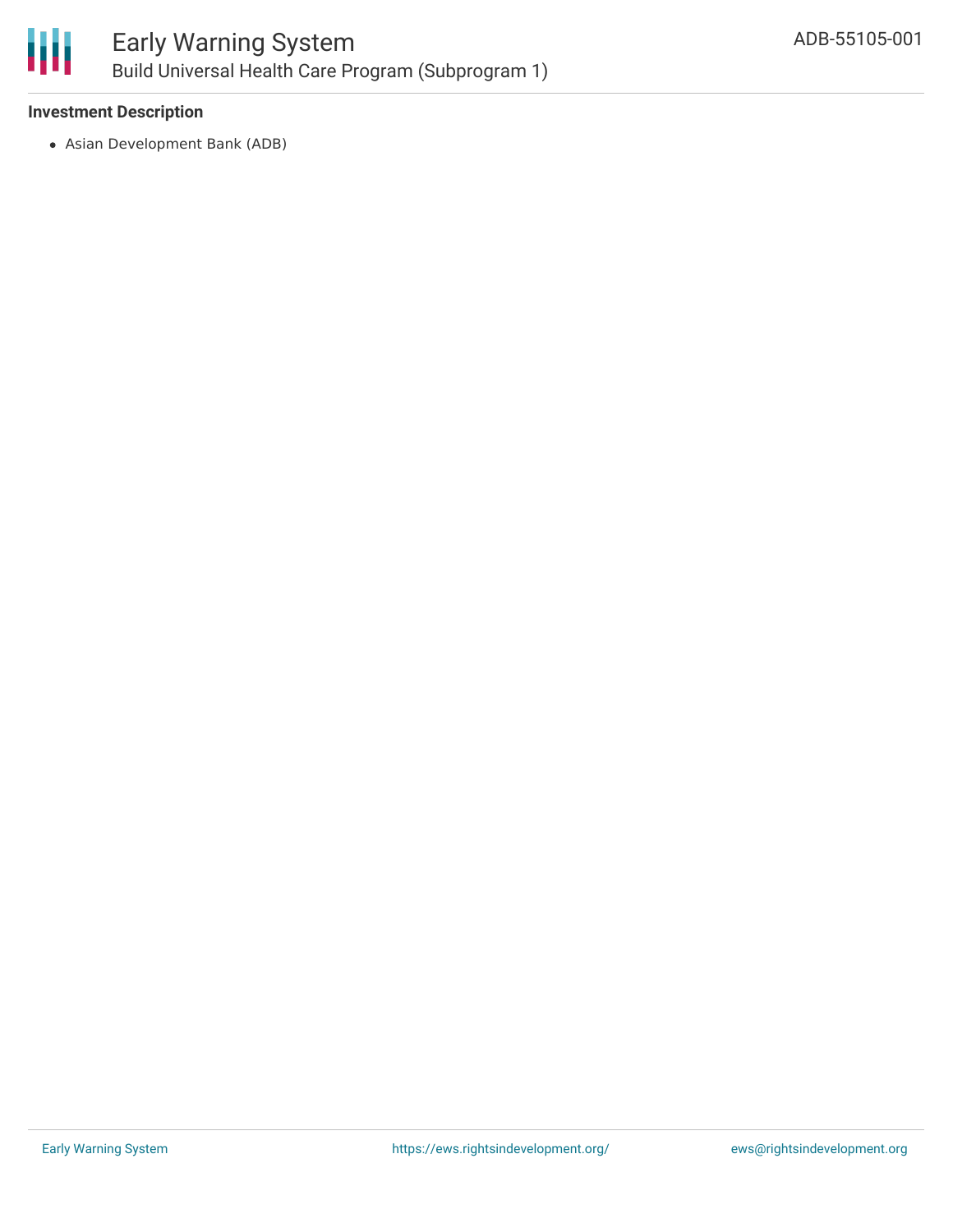

### **Contact Information**

## **Banzon, Eduardo P.**

Southeast Asia Department Human and Social Development Division, SERD

#### ACCESS TO INFORMATION

You can submit an information request for project information at: https://www.adb.org/forms/request-information-form

ADB has a two-stage appeals process for requesters who believe that ADB has denied their request for information in violation of its Access to Information Policy. You can learn more about filing an appeal at: https://www.adb.org/site/disclosure/appeals

#### ACCOUNTABILITY MECHANISM OF ADB

The Accountability Mechanism is an independent complaint mechanism and fact-finding body for people who believe they are likely to be, or have been, adversely affected by an Asian Development Bank-financed project. If you submit a complaint to the Accountability Mechanism, they may investigate to assess whether the Asian Development Bank is following its own policies and procedures for preventing harm to people or the environment. You can learn more about the Accountability Mechanism and how to file a complaint at: http://www.adb.org/site/accountability-mechanism/main.